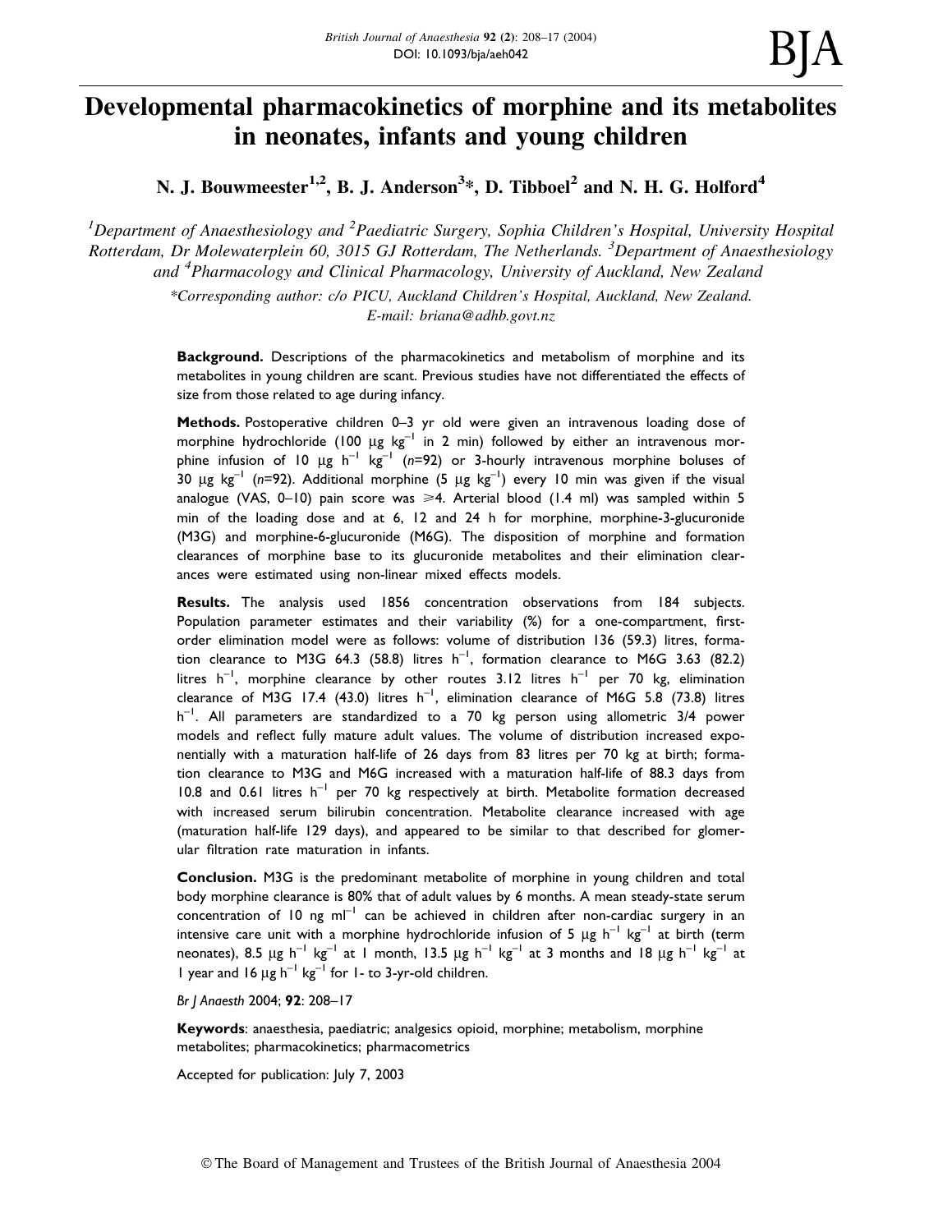Morphine is largely metabolized by uridine 5¢-diphosphate glucuronosyltransferase UGT2B7 to morphine-3-glucuronide (M3G) and morphine-6-glucuronide (M6G).<sup>1</sup> In vitro studies using liver microsomes from fetuses aged 15–27 weeks indicated that morphine glucuronidation was approximately 10-20% of that seen with adult  $\frac{1}{2}$  3 Morphine glucuronidation has been demonstrated in premature infants as young as 24 weeks. Morphine clearance is reported as 23.6 (SD 8.5) ml min<sup>-1</sup> kg<sup>-1</sup> in infants and children greater than 11 days old.<sup>4</sup> Lynn and colleagues<sup>5</sup> report clearances greater on a per kg basis than those of adults at 3 months of age. In a systematic review of morphine metabolism, it was concluded that children older than 1 month metabolize morphine like adults.<sup>6</sup> The use of the per kilogram size model (ml min<sup>-1</sup> kg<sup>-1</sup>) has confused interpretation of morphine developmental pharmacokinetics; underestimation occurs as size decreases.<sup>7</sup> Anderson and colleagues<sup>8</sup> revised published clearance estimates from different age groups using a  $\frac{3}{4}$  power allometric size model to demonstrate that adult values for clearance are reached at about 6 months.

We had the opportunity to examine morphine and metabolite serum concentrations in children 0-3 yr old given either intermittent boluses or morphine infusion.<sup>9</sup>  $10$ These data have previously been analysed using multiple regression to investigate the effect of clinical variables, such as gestational age, sex, weight, the therapeutic regimens used and mechanical ventilation, on morphine requirements and plasma concentrations.<sup>10</sup> That analysis revealed that age was the most important factor affecting morphine requirements and plasma morphine concentrations. Significantly fewer neonates required additional morphine doses compared with all other age groups and neonates had significantly higher plasma concentrations of morphine.<sup>10</sup>

This study analysis further investigated and quantified the effect of age using a population-based approach that included size as the primary covariate in an effort to disentangle age-related factors from size-related factors. Age-related morphine metabolite pharmacokinetics in children have not been quantified previously.

## Methods

The study was approved by the hospital medical ethics committee and written consent obtained from parents. The methods have been described in an earlier publication.<sup>10</sup> Children aged  $0-3$  yr, admitted to the paediatric surgical intensive care unit after non-cardiac thoracic and abdominal surgery, were considered for enrolment. Patients were excluded if they had received morphine within 6 h before surgery, or if they suffered from hepatic, renal or neurological disorders. Fentanyl, rather than morphine, was used in incremental doses intraoperatively: 5  $\mu$ g kg<sup>-1</sup> was given before orotracheal intubation, 5  $\mu$ g kg<sup>-1</sup> before surgical incision and additional doses of 2  $\mu$ g kg<sup>-1</sup> when HR and/or MAP were 15% above baseline values. The median amount

of fentanyl used during surgery was 5.3 (25th-75th centile, 3.8 $-6.9$ )  $\mu$ g kg<sup>-1</sup>. Patients were randomly assigned to receive either intravenous morphine hydrochloride infusion or intermittent morphine hydrochloride boluses. The pharmacists randomized and prepared all study drugs. Clinical staff were blinded to the study group allocation.

At the end of surgery, mechanical ventilation was continued in patients who required ventilator assistance after surgery. Directly after surgery, all patients were given an intravenous loading dose of morphine hydrochloride (100  $\mu$ g kg<sup>-1</sup> over 2 min), followed by either an infusion of 10  $\mu$ g h<sup>-1</sup> kg<sup>-1</sup> combined with 3-hourly intravenous placebo (saline) boluses over 2 min or a continuous placebo infusion (saline) combined with 3-hourly intravenous morphine hydrochloride boluses of 30  $\mu$ g kg<sup>-1</sup>. Additional morphine (5  $\mu$ g kg<sup>-1</sup> every 10 min) was given if the visual analogue scale (VAS,  $0-10$ ) pain scores were  $\geq 4$ . No other analgesic or sedative drugs were used.

Arterial blood samples (1.4 ml) were taken after induction of anaesthesia (baseline), at the end of surgery, and 6, 12 and 24 h after surgery to determine serum concentrations of morphine, M3G and M6G.

Pain was assessed 3-hourly by nurses trained in the use of the behavioural part of the COMFORT score<sup>11</sup> and VAS (0– 10). The VAS score was measured after the 2 min of observation needed for the COMFORT score.<sup>11-14</sup> Nursing interventions included pain assessment, blood sampling and administration of intermittent bolus (placebo or morphine) medication.

### Morphine and metabolite assay

Serum aliquots (0.6 ml) were extracted with the Baker-10 extraction system (Baker Chemicals, Deventer, The Netherlands) fitted with 1-ml disposable cyclohexyl cartridges (C6H6, Baker, catalogue no. 7212-01). The extraction column was conditioned with two column volumes of methanol, two column volumes of water and 1 ml of 500 mM diammonium sulphate (pH=9.3). The serum (0.6 ml) was diluted with 0.6 ml 500 mM diammonium sulphate (pH=9.3) and washed with 2 ml of 50 mM diammonium sulphate (pH=9.3) after which it was allowed to dry for 15 s. The elution was carried out with 0.5 ml 0.01 M  $KH_2PO_4$ buffer, pH=2.1, containing 11% acetonitrile. From this eluate, 50 µl was injected on the analytical column. The HPLC system comprised a Spectroflow 400 solvent delivery system (Kratos, Rotterdam, The Netherlands) equipped with a degasser (Separations, HI-Ambacht, The Netherlands), a Marathon auto sampler (Separations), a Spectroflow 773 UV detector at  $\lambda$ =210 nm (Separations), in sequence with an electrochemical detector (Interscience, Breda, The Netherlands) equipped with an analytical cell (Model 5010). All compounds leave the UV detector chemically intact, and so the electrochemically active components can be oxidized in the electrochemical cell. This type of electrochemical cell contains two separate analytical cells,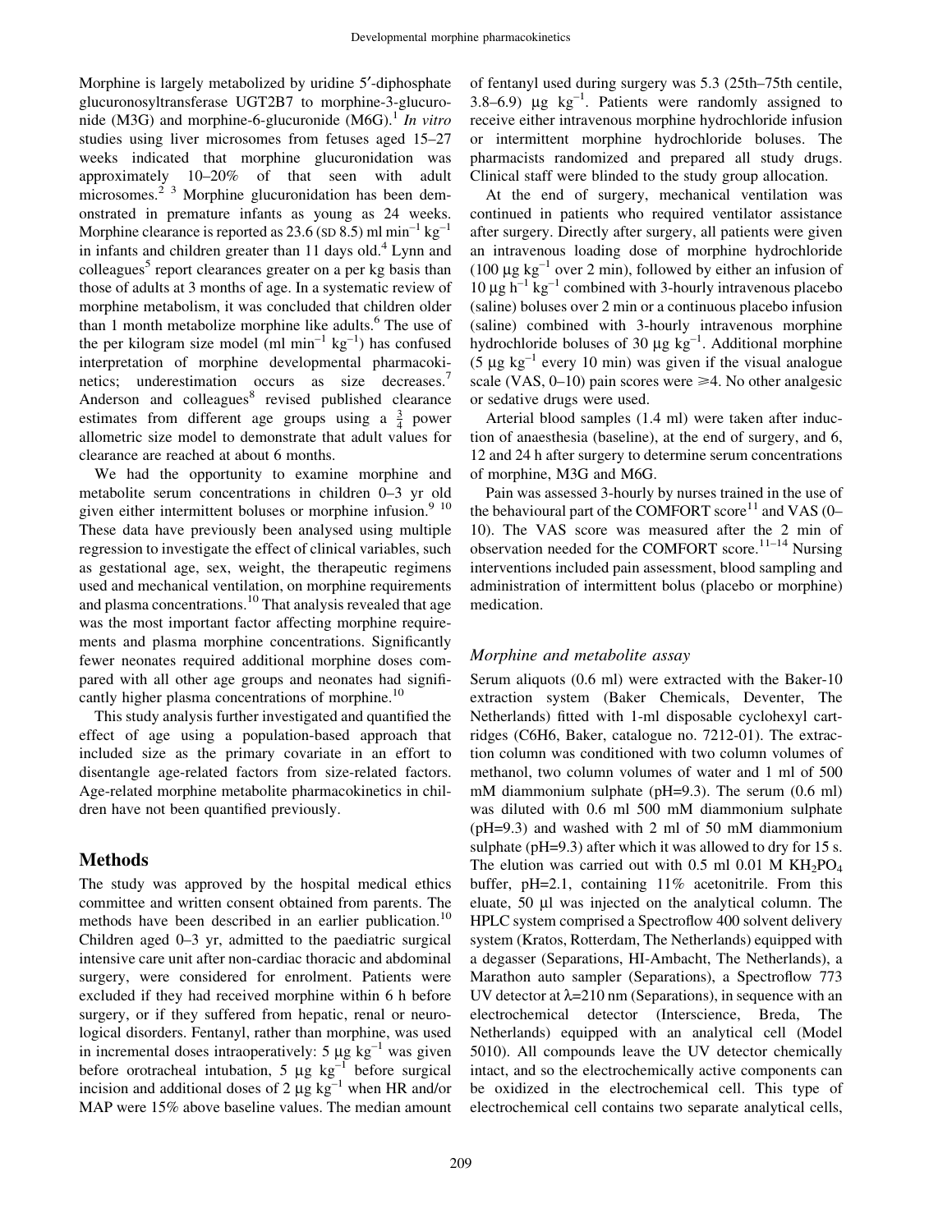

Fig 1 Pharmacokinetic model. V is the volume of distribution for morphine, CS is morphine serum concentration, CL2M3G is the formation clearance to M3G, CM3G is the serum M3G concentration, CL2M6G is the formation clearance to M6G, CM6G is the serum M6G concentration, CLM3G is the elimination clearance of M3G, CLM6G is the elimination clearance of M6G, VM is the volume of distribution of glucuronide metabolites, CLEX is unaccounted clearance, and Dose is the dose given.

which makes it possible to create a small window of applied potential. The detector 2 potential was set at 0.4 V, while the detector 1 potential was 0.3 V. This minimizes interfering peaks because only compounds with an oxidation potential from 0.3 to 0.4 V are recorded. Chromatographic separations were achieved using a Cp-Sper C8 column  $(250\times4.6$ mm) (Chrompack, Bergen op Zoom, The Netherlands). The mobile phase was a 0.01 M  $KH_2PO_4$  buffer, pH=2.1, containing 11% acetonitrile and heptane sulphonic acid 0.4 g litre $^{-1}$ .

In serum, all calibration graphs (containing six data points) were linear: for M3G the concentrations ranged from 25 to 580 ng ml<sup>-1</sup> ( $r$ =0.9992); for M6G from 5 to 100 ng  $ml^{-1}$  (r=0.9982) and for morphine, from 5 to 90 ng ml<sup>-1</sup> ( $r=0.9963$ ). On average, the quantitation limit was 5 ng ml<sup>-1</sup> for morphine and M6G and 25 ng  $ml^{-1}$  for M3G. However, in individual samples the quality of the chromatogram was inspected and allowed for a lower threshold when peaks were clearly separated from baseline. In this concentration range, the intra-day precision was less than 10% for all compounds and the bias was about  $5\%$ .<sup>15 16</sup> Standardized automated laboratory analysers measured serum concentrations of bilirubin and creatinine.

Morphine hydrochloride dose and M3G and M6G concentrations were converted to anhydrous morphine base equivalents using a molecular weight of 285 for morphine, 322 for morphine hydrochloride and 461 for the two glucuronide metabolites.

#### Modelling

Population parameter estimates were obtained using a nonlinear mixed effects model. This model accounts for random between-subject parameter variability and residual variability (random effects) as well as between-subject parameter differences predicted by covariates (fixed effects). The population parameter variability in model parameters was modelled by an exponential variance model. The covariance between clearance, distribution volume and absorption halflife was incorporated into the model. A proportional term characterized the residual unknown variability for morphine. An additive and a proportional term characterized the residual unknown variability for M3G and M6G concentrations. The population mean parameters, between-subject variance and residual variances were estimated using NONMEM version V release  $1.1$ .<sup>17</sup> Estimation used the first-order conditional estimate method with the interaction option and ADVAN 6 with Tol=5. The convergence criterion was 3 significant digits. A Compaq Digital Fortran Version 6.6A compiler with Intel Celeron 333 MHz CPU (Intel, Santa Clara, CA, USA) under Microsoft Windows XP (Microsoft, Seattle, WA, USA) was used to compile NONMEM.

Differential equations were used to describe the pharmacokinetics of morphine and its metabolites.

CLT=CL2M3G+CL2M6G+CLEX

#### $dCS/dt = (RATEIN - CS \times CLT)/V$

#### $dM3G/dt = (CL2M3G \times CS - CLM3G \times CM3G)/V3M$

#### dM6G/dt=(CL2M6G×CS-CLM6G×CM6G)/V6M

The model is shown in Figure 1. CLT is total morphine clearance, V is the volume of distribution for morphine, CS is morphine serum concentration, CL2M3G is formation clearance to M3G, CM3G is the serum M3G concentration, CL2M6G is formation clearance to M6G, CM6G is the serum M6G concentration, CLM3G is the elimination clearance of M3G, CLM6G is the elimination clearance of M6G, VM is the volume of distribution of glucuronide metabolites, CLEX is morphine clearance by other routes, and RATEIN is the morphine infusion rate.

The metabolite volumes of distribution (V3M, V6M) cannot be identified with the present study design and were fixed at 23 and 30 litres per 70 kg, based on previous studies in adults.<sup>18</sup> <sup>19</sup>

The parameter values were standardized for a body weight of 70 kg using an allometric model:<sup>7 20</sup>

$$
P_i = P_{\text{std}} \times (W_i / W_{\text{std}})^{\text{PWR}}
$$

where  $P_i$  is the parameter in the *i*th individual,  $W_i$  is the weight in the *i*th individual and  $P_{std}$  is the parameter in an individual with a weight  $(W_{std})$  of 70 kg. The PWR exponent was 0.75 for clearance and 1 for distribution volumes.<sup>20-23</sup>

Exponential functions were applied to describe agerelated developmental changes in the formation of metabolites (CL2M3G, CL2M6G), clearance of metabolites (CLM3G, CLM6G) and morphine volume of distribution (Table 3B):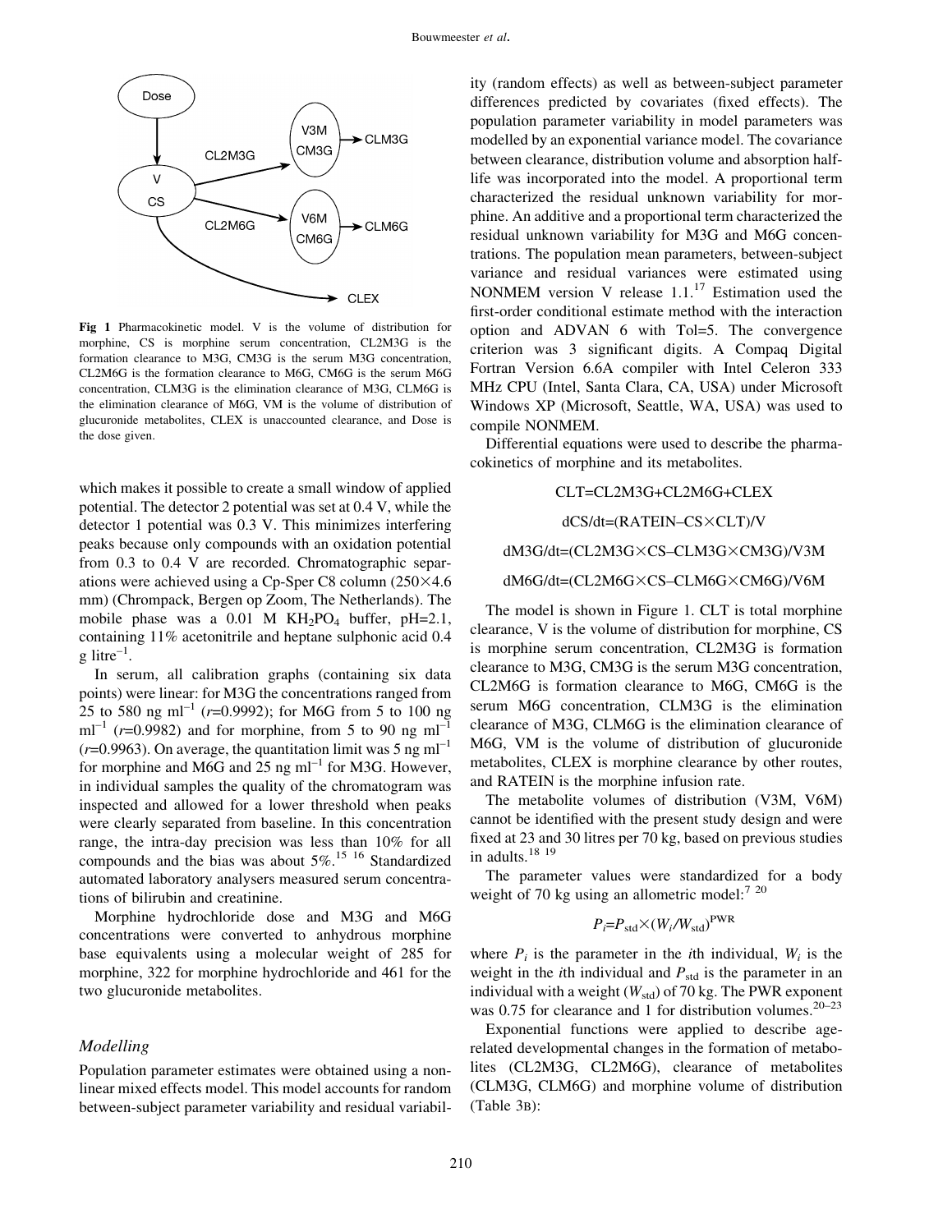Table 1A Pharmacokinetic parameter estimates. These estimates are standardized to a 70-kg person using an allometric size model. The metabolite volumes of distribution (V3M, V6M) cannot be identified with the current study design and were fixed at  $23$  and  $30$  litres per  $70$  kg, based on studies by Penson and colleagues<sup>18</sup> and Hanna and colleagues<sup>19</sup> in adults. CV=coefficient of variation for the population parameter estimate; SE=standard error of the estimate; CLT=population estimate for total morphine CL (litres  $h^{-1}$  per 70 kg); V=volume of distribution for morphine (litres per 70 kg); CL2M3G=formation clearance to M3G (litres  $h^{-1}$  per 70 kg); CL2M6G=formation clearance to M6G (litres  $h^{-1}$  per 70 kg);  $CLM3G=cleanance$  of M3G (litres  $h^{-1}$  per 70 kg); CLM6G=clearance of M6G (litres  $h^{-1}$  per 70 kg); CLEX=unaccounted clearance; Err=residual error

| Parameter                           | <b>Estimate</b> | CV(%) | SE $(\%)$ |
|-------------------------------------|-----------------|-------|-----------|
| CLT                                 | 71.1            |       |           |
| C2LM3G                              | 64.3            | 58.8  | 18.0      |
| CI.2M6G                             | 3.63            | 82.2  | 14.0      |
| CLM3G                               | 17.4            | 43.0  | 16.0      |
| CLM6G                               | 5.8             | 73.8  | 20.2      |
| <b>CLEX</b>                         | 3.12            | 117.0 | 133.7     |
| V                                   | 136             | 59.3  | 11.0      |
| V3M                                 | 23 fixed        |       |           |
| V6M                                 | 30 fixed        |       |           |
| Err morphine (proportional)         | 0.36            |       | 11.6      |
| Err M3G (additive) (ng m $l^{-1}$ ) | 7.09            |       | 36.2      |
| Err M3G (proportional)              | 0.34            |       | 27.0      |
| Err M6G (additive) (ng m $l^{-1}$ ) | 0.45            |       | 26.0      |
| Err M6G (proportional)              | 0.30            |       | 16.9      |

## $FCL2MxG=\{1-\beta c1\times EXP[-PNA \text{ in days} \times Ln(2)/Tcl]\}$ FCLMxG= $\{1-\beta r f \times EXP[-PNA \text{ in days} \times Ln(2)/Trf]\}$  $FV = \{1-\beta\text{vol}\times\text{EXP}[-PNA \text{ in days}\times\text{Ln}(2)/\text{Tvol}]\}$

where  $\beta$ cl,  $\beta$ rf and  $\beta$ vol are parameters estimating the fraction below `adult' values of parameters predicted at birth; Tcl, Trf and Tvol describe the maturation half-lives of the age-related changes in the parameters. FCL2MxG, FCLMxG represent the formation and elimination clearances of either M3G or M6G and FV morphine volume as a fraction of standard 70 kg adult values, i.e. when AGE is sufficiently large that the exponential expression tends to zero.

The effect of altered renal function on CLM3G and CLM6G was modelled using an estimate of renal function in children older than 1 week. Renal function was standardized to a 40-yr-old adult male with a creatinine clearance of 6 litres h<sup>-1</sup> and a serum creatinine of 85.947 µmol litre<sup>-1.24</sup> This empirical model used age (PNA) as a covariate to predict creatinine production rate with scaling constant (Kage) for age:

#### $FRF=85.947/c$ reatinine  $\times$  EXP(Kage  $\times$  PNA/365–40).

Serum bilirubin ( $\mu$ mol litre<sup>-1</sup>) was used as a marker of hepatic function and its effect on CL2M3G and CL2M6G was modelled with an exponential function with a scaling constant (Kbili):

#### FBILI=EXP(bilirubin×Kbili).

The clearance in a child with specific age, serum creatinine and bilirubin was then predicted by multiplying

#### Table 1B Covariate models and estimates for pooled population parameters.

Volume of distribution (litres):

 $V=[V_{std}\times(Wt/70)]\times\{1 + \beta\text{vol}\times\text{EXP}[-PNA \text{ in days}\times\text{Ln}(2)/\text{Tvol}]\}$ bvol is a parameter estimating the fraction below V at birth; Tcl describes the maturation half-life of the age-related change for V; PNA is postnatal age. Formation clearance (litres  $h^{-1}$ ):

CL2M3G=[CL2M3G<sub>std</sub> $\times$ (Wt/70)<sup>0.75</sup>] $\times$ {1-Bcl $\times$ EXP[-PNA in days $\times$ Ln(2)/Tcl]}

 $CL2M6G=[CL2M6G<sub>std</sub>×(Wt/70)<sup>0.75</sup>]×{1–}Bcl×EXP[-PNA in days×Ln(2)/Tcl]}$ bcl is a parameter estimating the fraction below CL2M3G and CL2M6G at birth; Tcl describes the maturation half-life of the age-related change for CL2M3G and CL2M6G.

Metabolite clearance (litres  $h^{-1}$ ):

CLM3G=[CLM3G<sub>std</sub> $\times$ (Wt/70)<sup>0.75</sup>] $\times$ {1- $\beta$ rf $\times$ EXP[-PNA in days $\times$ Ln(2)/Trf]}

CLM6G=[CLM6G<sub>std</sub> $\times$ (Wt/70)<sup>0.75</sup>] $\times$ {1- $\beta$ rf $\times$ EXP[-PNA in days $\times$ Ln(2)/Trf]}

brf estimates the fraction below CLM3G and CLM6G and birth; Trf describes the maturation half-life of the age-related change for CLM3G and CLM<sub>6G</sub>

Creatinine clearance<sup>44</sup> in children older than 1 week: creatinine clearance was standardized to a 40 year old person and centred about 85.947 µmol litre<sup>-1</sup>. This empirical model used age (PNA) as a covariate to predict creatinine production rate with scaling constant (Kage); e.g.

CLM3G=CLM3G<sub>std</sub> $\times$ (Wt/70)<sup>0.75</sup> $\times$ 85.947/creatinine $\times$ EXP(Kage $\times$ PNA/365= 40)

Relationship of bilirubin to CLM3G and CLM6G:

 $CLM3G=CLM3G<sub>std</sub>×(Wt/70)<sup>0.75</sup>×EXP(bilirubin×Kbili)$ 

Kbili is a scaling factor

| Parameter   | <b>Estimate</b> | SE $(\%)$ |  |
|-------------|-----------------|-----------|--|
| βvol        | 0.391           | 28.4      |  |
| Tvol (days) | 26.3            | 72.2      |  |
| βcl         | 0.834           | 6.4       |  |
| Tcl (days)  | 88.3            | 37.4      |  |
| βrf         | 0.832           | 9.7       |  |
| Trf (days)  | 129             | 49.8      |  |
| Kage        | 0.0141          | 139.7     |  |
| Kbili       | $-0.00203$      | 33.2      |  |

Table 2 Covariance of pharmacokinetic parameters, expressed as the correlation of population parameter variability

|        | CL2M3G  | CL2M6G  | <b>CLM3G</b> | CLM6G    | v |
|--------|---------|---------|--------------|----------|---|
| CL2M3G |         |         |              |          |   |
| CL2M6G | 0.255   |         |              |          |   |
| CLM3G  | 0.29    | $-0.19$ |              |          |   |
| CLM6G  | $-0.17$ | 0.76    | 0.066        |          |   |
| v      | 0.557   | $-0.02$ | 0.342        | $-0.227$ |   |
|        |         |         |              |          |   |

each of the covariate factors by the population parameter value for a standard 70 kg adult.

CL2M3G=CL2M3G<sub>std</sub>×FCL2M3G×FBILI

#### CLM3G=CLM3G<sub>std</sub>×FCLM3G×FRF.

The quality of fit of the pharmacokinetic model to the data was assessed by visual examination of plots of observed versus predicted concentrations. Models were nested and an improvement in the objective function was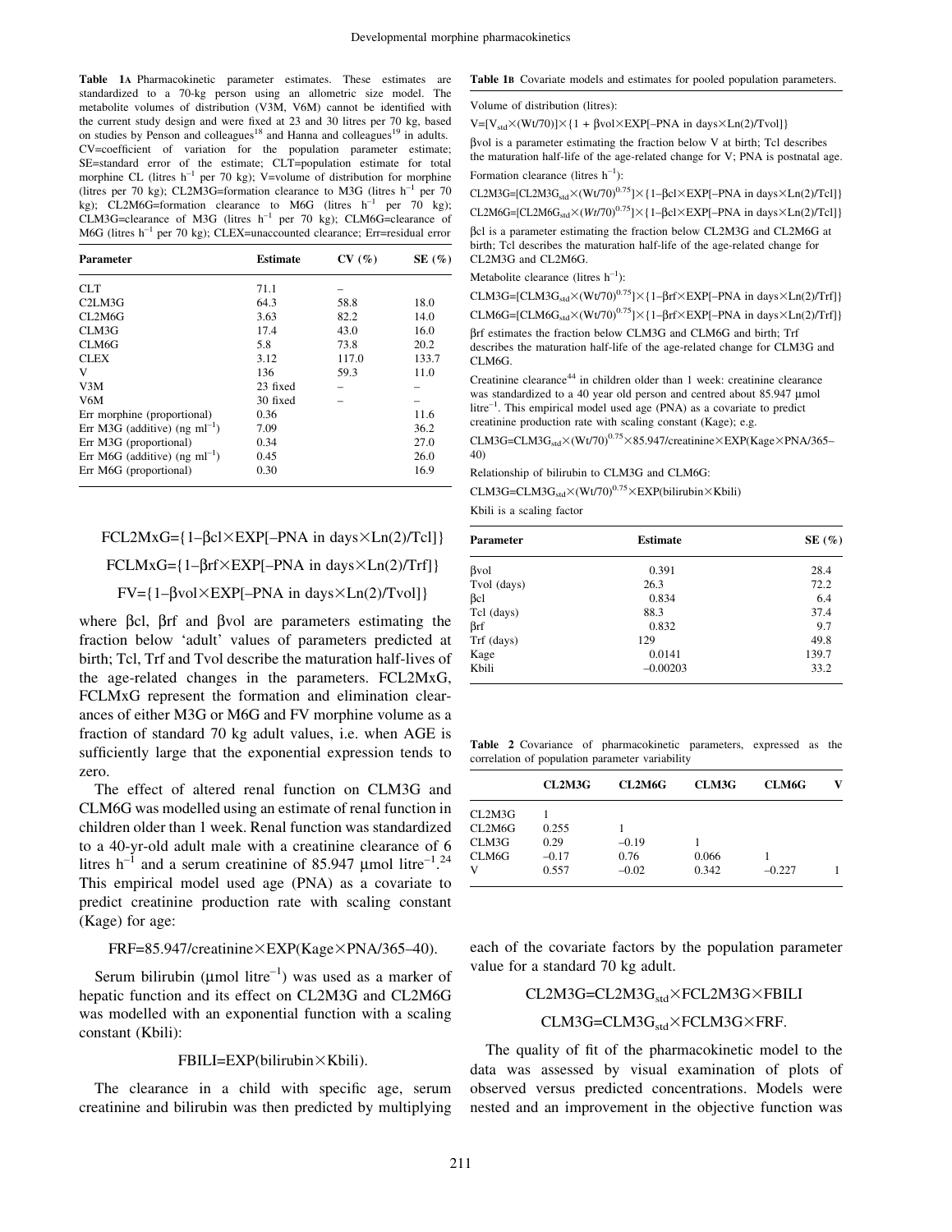Table 3A Morphine and metabolite parameter estimate changes with age from the present study

| Age<br>(days) | (litres per<br>70 kg | CL2M6G<br>(litres $h^{-1}$<br>per $70 \text{ kg}$ | CL2M3G<br>$(litres h-1)$<br>per $70 \text{ kg}$ | CLM3G<br>(litres $h^{-1}$<br>per $70 \text{ kg}$ | CLM6G<br>(litres $h^{-1}$<br>per $70 \text{ kg}$ | <b>CLEX</b><br>$(litres h-1)$<br>per $70 \text{ kg}$ | <b>CLT</b> base<br>(litres $h^{-1}$<br>per $70 \text{ kg}$ |
|---------------|----------------------|---------------------------------------------------|-------------------------------------------------|--------------------------------------------------|--------------------------------------------------|------------------------------------------------------|------------------------------------------------------------|
| $\mathbf{0}$  | 84                   | 0.61                                              | 10.8                                            | 3.0                                              | 0.98                                             | 3.12                                                 | 14.5                                                       |
| $\tau$        | 92                   | 0.76                                              | 13.5                                            | 3.5                                              | 1.2                                              | 3.12                                                 | 17.4                                                       |
| 30            | 112                  | 1.34                                              | 22.0                                            | 5.1                                              | 1.7                                              | 3.12                                                 | 26.3                                                       |
| 90            | 131                  | 2.14                                              | 37.8                                            | 8.5                                              | 2.8                                              | 3.12                                                 | 43.1                                                       |
| 180           | 136                  | 2.9                                               | 51.3                                            | 11.9                                             | 4.0                                              | 3.12                                                 | 57.3                                                       |
| 365           | 136                  | 3.5                                               | 61.2                                            | 15.4                                             | 5.1                                              | 3.12                                                 | 67.8                                                       |
| 1000          | 136                  | 3.63                                              | 64.3                                            | 17.3                                             | 5.8                                              | 3.12                                                 | 71.1                                                       |



Fig 2 Volume of distribution change with postnatal age. Individual predicted volumes, standardized to a 70-kg person, from the NONMEM post hoc step, are plotted against age. The solid line represents the nonlinear relation between volume of distribution and age.

referred to the Chi-squared distribution to assess significance; e.g. an objective function change (OBJ) of 3.84 is significant at  $\alpha$ =0.05.

## **Results**

The analysis used 1856 concentration observations from 184 subjects. The numbers of children given intermittent bolus and those given morphine infusion were the same  $(n=92)$ . There were 106 boys and 78 girls. Mean (range) age and weight of the patients were  $195 (0-1070)$  days and  $5.9$  $(1.9–16.8)$  kg. Parameter estimates, standardized to a 70-kg, 40-yr-old person, are shown in Table 1A. Covariate analysis estimates are shown in Table 1B. The covariance of the pharmacokinetic parameters, expressed as the correlation of population parameter variability, was low (Table 2). Table 3A shows metabolite formation and elimination clearance estimate changes with age.

The volume of distribution of morphine increased exponentially with a maturation half-life of 26.3 days from 83 litres per 70 kg at birth to an adult value of 136 litres per 70 kg (Fig. 2); formation clearance to M3G (Fig. 3A) and M6G (Fig. 3B) increased with a maturation half-life of 88.3 days from 10.8 and 0.61 litres  $h^{-1}$  per 70 kg at birth to predicted values of 64.3 and 3.63 litres  $h^{-1}$  per 70 kg in adults respectively. At 6 months formation clearances were



Fig 3 (A) Individual predicted formation clearances to M3G, standardized to a 70-kg person, from the NONMEM post hoc step, are plotted against age. The solid line represents the non-linear relation between clearance and age. (B) Individual predicted formation clearances to M6G, standardized to a 70-kg person, from the NONMEM post hoc step, are plotted against age.

80% of those predicted in adults. Formation maturation rates for both metabolites were the same. The objective function was not improved by using individual formation maturation parameters for each metabolite. Metabolite formation clearances decreased with increasing serum bilirubin concentration (Fig. 4).

Metabolite elimination clearance of M3G and M6G increased with a maturation half-life of 129 days from 3 and 0.98 litres  $h^{-1}$  per 70 kg at birth to predicted values of 17.3 and 5.8 litres  $h^{-1}$  per 70 kg in adults respectively (Fig. 5A) and B). This maturation curve is similar to that described for the maturation of glomerular filtration rate in infants.<sup>25</sup> The effect of altered renal function (creatinine clearance) on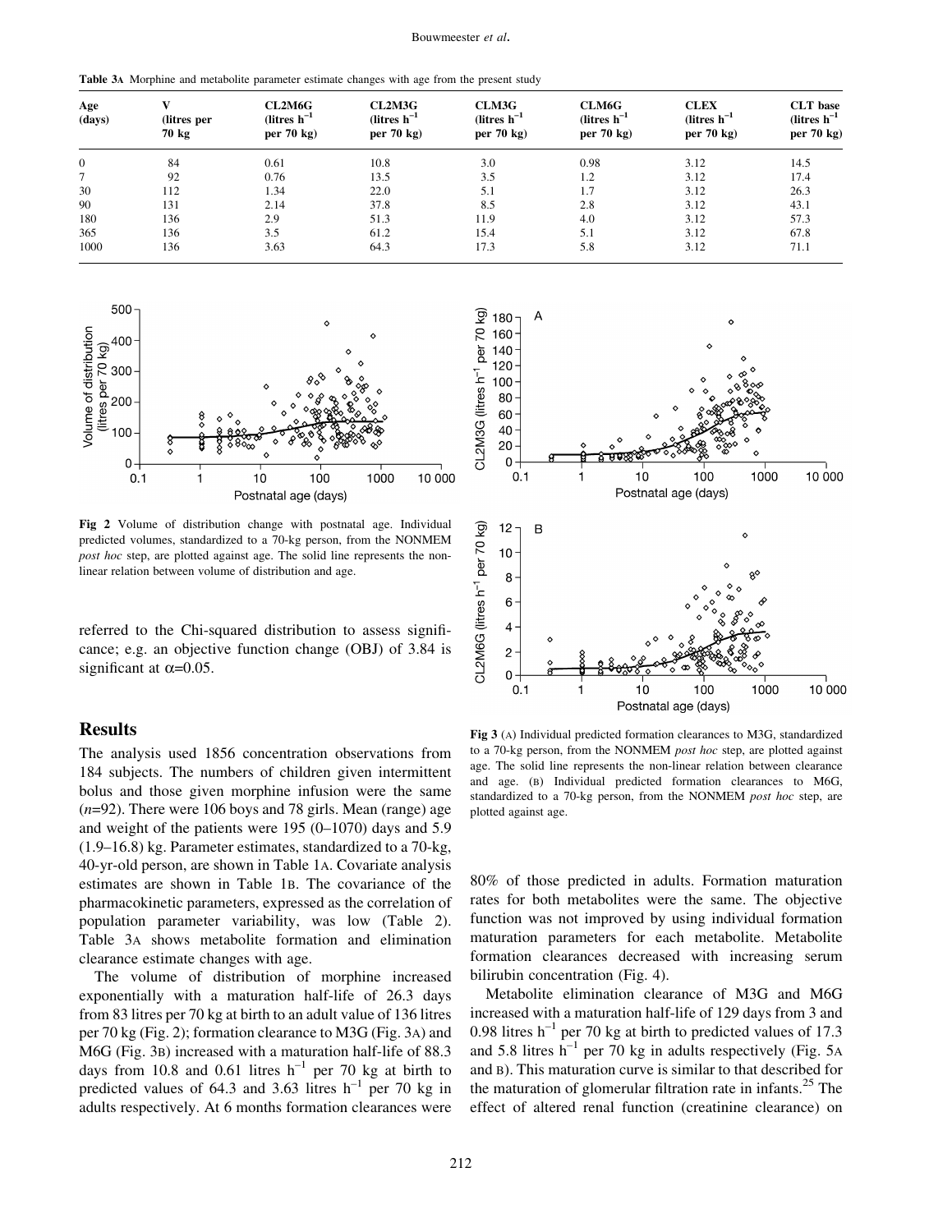

Fig 4 Individual a posteriori Bayesian estimates for CL2M3G corrected for size and age plotted against serum bilirubin. Formation clearance decreases as serum bilirubin increases.

M3G elimination clearance unaccounted for by maturation is shown in Figure 6. This effect appears minimal.

Figure 7A–C demonstrates the quality of fit for pharmacokinetic data over the study time. The individual Bayesian predictions for serum concentration of morphine, M3G and M6G are compared with those observed. These predictions are based on maximum a posteriori Bayesian estimates of the parameters for each specific individual using their observed data. The fit is poorest for the prediction of serum metabolite concentration after the initial loading dose of morphine.

Total morphine clearance predictions (CLT) can be used to calculate morphine hydrochloride infusion rates required attaining steady-state serum concentration. Infusion rate is a product of clearance and desired concentration. A mean steady-state serum concentration of 10 ng  $ml^{-1}$  can be achieved in children after non-cardiac surgery in an intensive care unit with a morphine hydrochloride infusion of 5  $\mu$ g h<sup>-1</sup> kg<sup>-1</sup> at birth (term neonates, 3.3 kg), 8.5  $\mu$ g h<sup>-1</sup>  $kg^{-1}$  at 1 month (4 kg), 13.5 µg h<sup>-1</sup> kg<sup>-1</sup> at 3 months (6 kg),  $18 \mu g h^{-1} kg^{-1}$  at 1 yr (10 kg) and 16  $\mu g h^{-1} kg^{-1}$  for 1- to 3yr-old children  $(12-18$  kg).

## **Discussion**

Size has considerable impact on the estimation and interpretation of pharmacokinetic parameters in children<sup>78</sup> 26 and has been unaccounted for in paediatric morphine pharmacokinetic studies.<sup>5 27-32</sup> The impact of size is demonstrated in Table 3B and C, where reported clearance estimates, standardized to a 70-kg person with an allometric  $\frac{3}{4}$  power model, show that clearance is similar to adults within 6–12 months. Size was the primary covariate used in our analysis of the effects of age and weight. This deliberate choice was based on known biological principles. A great many physiological, structural and time-related variables scale predictably within and between species with weight exponents of 0.75, 1 and 0.25 respectively.<sup>21</sup> We used these  $\frac{1}{4}$  power models in this study rather than centred weight or



Fig 5 Individual a posteriori Bayesian estimates of CLM3G (A) are plotted against postnatal age. The dashed line represents the maturation of glomerular filtration rate (GFR; ml min<sup>-1</sup> per 1.73 m<sup>2</sup>), scaled to overlie CLM3G maturation (data from Bergstein).<sup>25</sup> (B) Individual a posteriori Bayesian estimates of CLM6G are plotted against postnatal age.



Fig 6 The relationship of creatinine clearance to metabolite elimination clearance of M3G, corrected for size and age. Changes in creatinine clearance are accounted for by maturation of M3G clearance.

some other function of weight, because the  $\frac{1}{4}$  power models have sound biological principles. West and colleagues<sup>22 23</sup> have used fractal geometry to explain this phenomenon mathematically. The  $\frac{3}{4}$  power law for metabolic rates was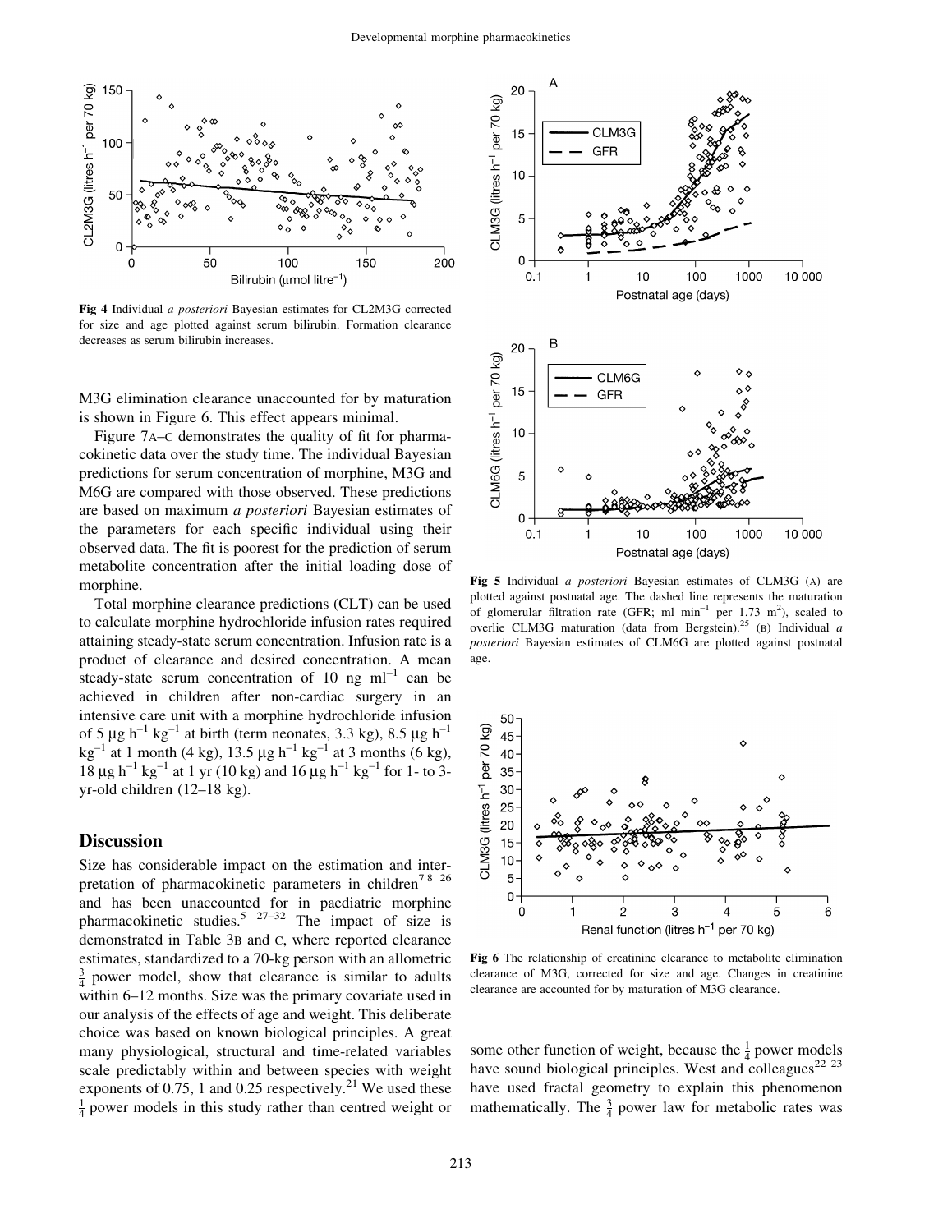

Fig 7 Quality of fit for pharmacokinetic data over the study time period. A line connects each subject's data. The individual a posteriori Bayesian predictions for serum concentration of morphine (A), M3G (B) and M6G (C) are compared with those observed. These predictions are based on maximum a posteriori Bayesian estimates of the parameters for each specific individual using their observed data.

derived from a general model that describes how essential materials are transported through space-filled fractal networks of branching tubes.<sup>22 23</sup> These design principles are independent of detailed dynamics and explicit models and should apply to virtually all organisms. By choosing weight as the primary covariate, the secondary effects of age could be investigated. We had no prior biological model for the effect of age on clearance or apparent volume, but assumed first order processes, which are common in biology.

The total body clearance (CLT) was 80% of that of adults by 6 months and 96% of that predicted in adults by 1 yr.

Morphine HCl CLT and its rate of maturation fall between those described by McRorie and colleagues $32$  and those described by others,<sup>30 33</sup> when their estimates are standardized to a 70-kg person with a  $\frac{3}{4}$  power model (Table 3c). Our estimates are for the anhydrous morphine base rather than sulphate or hydrochloride salts and were determined using a population-based analysis. Differences may also be related to the population studied and the nature of the illness within that population.<sup>5</sup> McRorie and colleagues<sup>32</sup> and Lynn and colleagues<sup>30</sup> determined clearance by dividing infusion rate by steady-state concentration. Patients who did not achieve steady-state concentrations were excluded and it is unclear from their papers if the morphine salt used in the infusion and measured concentrations of morphine were corrected for molecular weight. We predict that morphine total clearance rises from 14.5 litres  $h^{-1}$  per 70 kg at birth to 71 litres  $h^{-1}$  per 70 kg in adults.

Based on the assumed values for metabolite volume of distribution, the predominant morphine elimination pathway is formation of M3G. Formation clearance to M3G and M6G increased with maturation half-life of 88.3 days from 10.8 and 0.61 litres  $h^{-1}$  per 70 kg at birth to predicted values of 64.3 and 3.63 litres  $h^{-1}$  per 70 kg at 3 yr respectively. There are few data concerning morphine metabolite formation or elimination clearance in neonates and children. Barrett and colleagues<sup>34</sup> studied the pharmacokinetics of morphine, M6G and M3G in 19 ventilated newborn infants  $(24-41$  weeks gestation) who were given diamorphine infusions. The authors made the assumption that 55% of administered morphine is converted to M3G and 10% to M6G, based on adult literature.<sup>35</sup> The CLT reported by Barrett and colleagues  $34$  (4.6 ml min<sup>-1</sup> kg<sup>-1</sup>, 7.2 litres h<sup>-1</sup> per 70 kg) is similar to that observed in the study by Scott and colleagues in premature neonates<sup>29</sup> (Table 3B), but the CL2M3G (2.5 ml min<sup>-1</sup> kg<sup>-1</sup>, 4.0 litres h<sup>-1</sup> per 70 kg) is half of that in on our current study. We estimate the formation clearance of M3G in 1-yr-old infants accounts for 86% of morphine elimination. This has to be compared with a 55% contribution proposed in adults.<sup>35</sup> The CL2M6G  $(0.46$ ml min<sup>-1</sup> kg<sup>-1</sup>, 0.72 litres h<sup>-1</sup> per 70 kg) is similar to our estimate (0.61 litres  $h^{-1}$  per 70 kg). CLT observed in the present study in term neonates is greater than that described by others in premature neonates<sup>28</sup> <sup>29</sup> (4.6 ml min<sup>-1</sup> kg<sup>-1</sup>, 7.2 litres  $h^{-1}$  per 70 kg), consistent with intrauterine development of glucuronidation. $<sup>1</sup>$ </sup>

The volume of distribution increased exponentially with a maturation half-life of 26.3 days from 83 litres per 70 kg at birth to 136 (CV 117%) l/70 kg at 6 months. A literature review was unable to discern age related changes in volume of distribution.4 However, the methods used in the literature to determine volume of distribution vary greatly and it is difficult to compare estimates. Individual studies, such as that by Pokela and colleagues,<sup>36</sup> report similar age-related changes to ours. The volume of distribution increased from 91 (SD 28) litres per 70 kg in neonates 1-4 days old, 126 (SD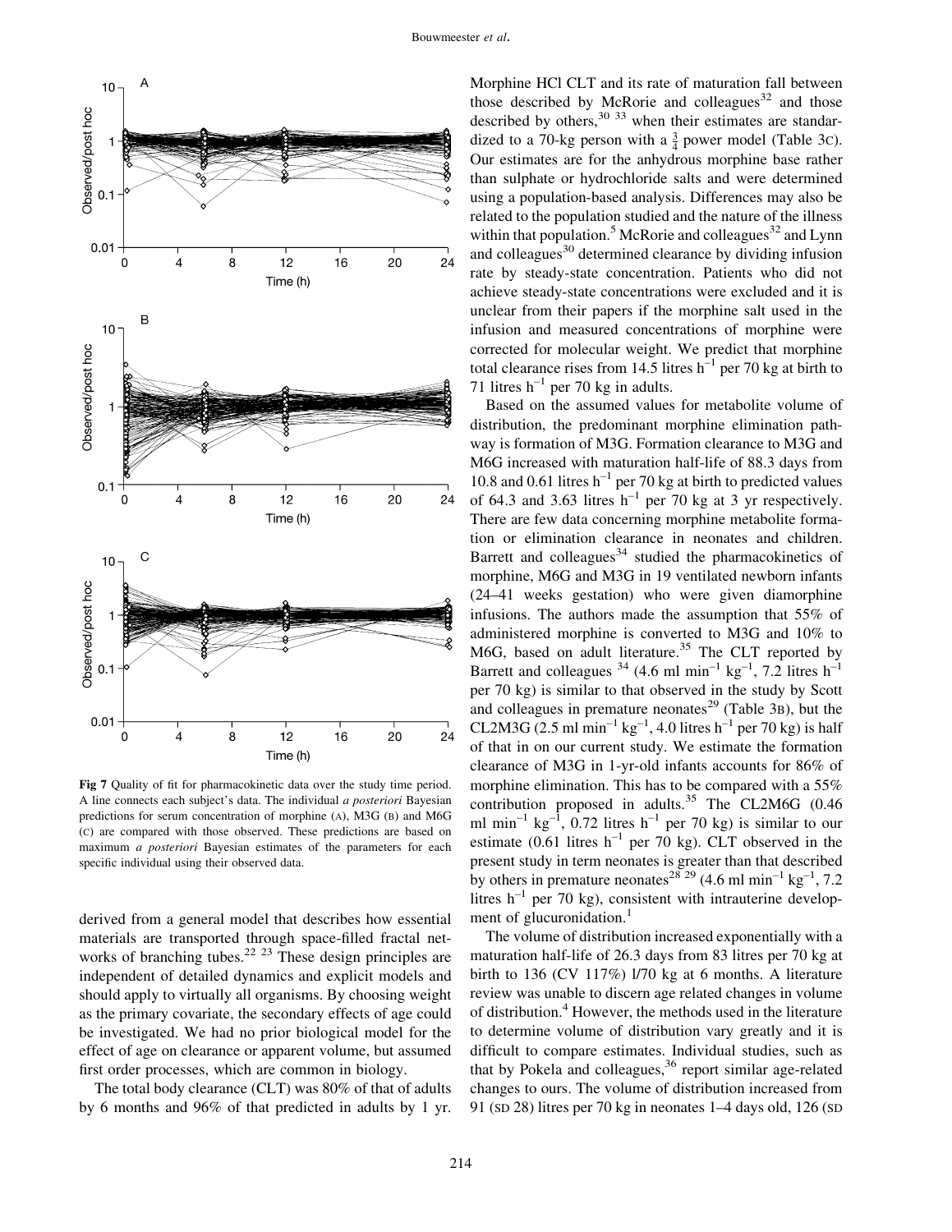56) litres per 70 kg at 8-60 days and 168 (SD 105) litres per 70 kg at  $61-180$  days of age.

The metabolite volumes of distribution in neonates and children are unknown. Penson and colleagues<sup>18</sup> report a volume of distribution for M3G (V3M) of 23.1 litres per 70 kg in adults. Adult estimates for the volume of distribution for M6G (V6M) are from 8.4 to 30 litres per 70 kg.<sup>19 37–39</sup> V6M is believed to be greater than V3M because of higher lipophilicity at physiological pH;<sup>40</sup> consequently a V6M of 30 litres per 70 kg was empirically chosen. The goodness of fit was poorest for the prediction of serum metabolite concentration after the initial loading dose of morphine  $(Fig. 7)$  and may be attributable to fixing VM at a set value with no associated variability. The total elimination clearance of M3G (CLM3G) of 17.4 (CV 43%) litres  $h^{-1}$  per 70 kg is greater than the renal M3G clearance described by Penson and colleagues<sup>37</sup> [10.1 (SD 2.9) litres  $h^{-1}$  70 kg] in adults but total urinary morphine and metabolite recovery was only 74.6% in that study. Penson and colleagues<sup>18</sup> and Lotsch and colleagues<sup>39</sup> report a CLM6G of 9.4 (SD 2.8) litres h<sup>-1</sup> per 70 kg and 9.24 (SD 1.68) litres h<sup>-1</sup> per 70 kg respectively, greater than our estimate of 5.8 (CV 73.8%) litres  $h^{-1}$  per 70 kg in young children.

The morphine metabolites M3G and M6G are watersoluble compounds, enabling renal excretion. The time course of metabolite elimination clearance is similar to that of glomerular filtration rate (GFR), although clearance of morphine glucuronide metabolites is greater (Fig. 5). This may be attributable to renal tubular secretion<sup>35 41 42</sup> and non-renal elimination.<sup>35 43</sup> Changes in GFR are usually referenced to body surface area in children,<sup>25</sup> a model that approximates the  $\frac{3}{4}$  power model but uses 2/3 as the weight exponent. Attempts to use the Cockcroft and Gault models<sup>44</sup>

Table 3B Morphine clearance changes with postconception age. Data taken from Scott and colleagues<sup>29</sup> (from van Lingen and colleagues<sup>47</sup>, with permission)

| <b>PCA</b><br>(weeks) | Weight<br>(kg) | <b>Clearance</b><br>(ml min <sup>-1</sup> $kg^{-1}$ ) | $CLT_{std} (CV\%)$<br>(litres $h^{-1}$ per 70 kg) |  |
|-----------------------|----------------|-------------------------------------------------------|---------------------------------------------------|--|
| $24 - 27$             | 1.1            | 2.27                                                  | 3.378 (47)                                        |  |
| $28 - 31$             | 1.4            | 3.21                                                  | 5.07(49)                                          |  |
| $32 - 35$             | 2.2            | 4.51                                                  | 7.98(44)                                          |  |
| $36 - 39$             | 3.6            | 7.8                                                   | 15.6 (32)                                         |  |

to predict creatinine production rate failed. An empirical formula based on age to predict creatinine production was used. Creatinine production increased with age (Kage 0.0141) as opposed to adults, in whom production decreases with age.<sup>44</sup> The increase in children is assumed to be a consequence of increasing muscle bulk with age as opposed to the decrease in muscle bulk that occurs with age in adults. The maturation of GFR is commonly estimated by creatinine clearance. However, creatinine clearance (CrCl) may result in overestimation as GFR declines because of tubular secretion, changes in metabolic state altering creatinine production, and measurement errors at low concentrations significantly altering CrCl estimation. We demonstrated minimal effect attributable to altered renal function (based on creatinine production) because maturation of metabolite elimination clearance, which mirrored GFR maturation, was already accounted for.

Serum bilirubin was used as a marker of hepatic function. This is a very crude marker of hepatic function because serum concentrations are dependent on both formation and clearance of bilirubin. Bilirubin is metabolized in the liver by another glucuronosyltransferase, UGT1A1, and does not compete for the same metabolic pathway as morphine.<sup>1</sup> Activity of this enzyme also increases immediately after birth, reaching adult values at  $3-6$  months.<sup>45</sup> It was possible to relate bilirubin to metabolite formation. Formation clearance to M3G in a 1-yr-old child, for example, is reduced from 60 litres  $h^{-1}$  per 70 kg when serum bilirubin is 5 µmol litre<sup>-1</sup> to 43 litres h<sup>-1</sup> per 70 kg when bilirubin is 180  $\mu$ mol litre<sup>-1</sup>.

Routes other than glucuronidation clear morphine in humans. Renal clearance of unmetabolized morphine may contribute up to 19% of CLT in infants younger than 3 months, 13% in older infants and 11% in adults.<sup>32</sup> Sulphate metabolism for morphine and paracetamol is active in neonates and contributes approximately 6 litres  $h^{-1}$  per 70 kg for paracetamol clearance in 1-yr-old children and adults.32 46 Faecal excretion and normorphine formation contribute minimally. We were unable to quantify elimination specifically by these other routes. Unaccounted for clearance of morphine contributed less than 5% in our analysis.

Table 3c Morphine sulphate clearance changes with postnatal age in term neonates. Data taken from Lynn and colleagues<sup>5</sup> and McRorie and colleagues.<sup>32</sup> \*Weights are estimates only. Adult data from Kart et al.<sup>4</sup>

| Age<br>(days) | Weight*<br>(kg)<br>(Lynn <i>et al.</i> ) | <b>Clearance</b><br>(ml min <sup>-1</sup> $kg^{-1}$ ) | $CLT_{std}$<br>(litres $h^{-1}$<br>per $70 \text{ kg}$ | Weight<br>(kg)<br>(McRorie)<br>et al.) | <b>Clearance</b><br>(ml min <sup>-1</sup> $kg^{-1}$ ) | $CLT_{std}$<br>$(litres h-1)$<br>per $70 \text{ kg}$ |
|---------------|------------------------------------------|-------------------------------------------------------|--------------------------------------------------------|----------------------------------------|-------------------------------------------------------|------------------------------------------------------|
| $0 - 7$       |                                          | 9.8                                                   | $18.7(12.0-30.6)$                                      | 3.2                                    | 5.5                                                   | $10.6(6.2 - 16.3)$                                   |
| $8 - 30$      | 4                                        | 13.3                                                  | 27.3                                                   | 3.9                                    | 7.4                                                   | $15.1(6.9-38.4)$                                     |
| $31 - 90$     | 5.6                                      | 23.9                                                  | $53.4(37.3 - 74.4)$                                    | 4.3                                    | 10.5                                                  | $22.0(20.5-42.0)$                                    |
| $91 - 180$    | 7.5                                      | 32.3                                                  | $77.6(44.5 - 125.2)$                                   | 5.1                                    | 13.9                                                  | $30.3(18.2 - 52.6)$                                  |
| $181 - 365$   | 8.5                                      | 38.1                                                  | $94.5(44.6 - 172.1)$                                   | 7.2                                    | 21.7                                                  | 51.6 (13.7–68.0)                                     |
| Adult         | 70                                       | 22                                                    | 92.4 (CV% 38)                                          |                                        |                                                       |                                                      |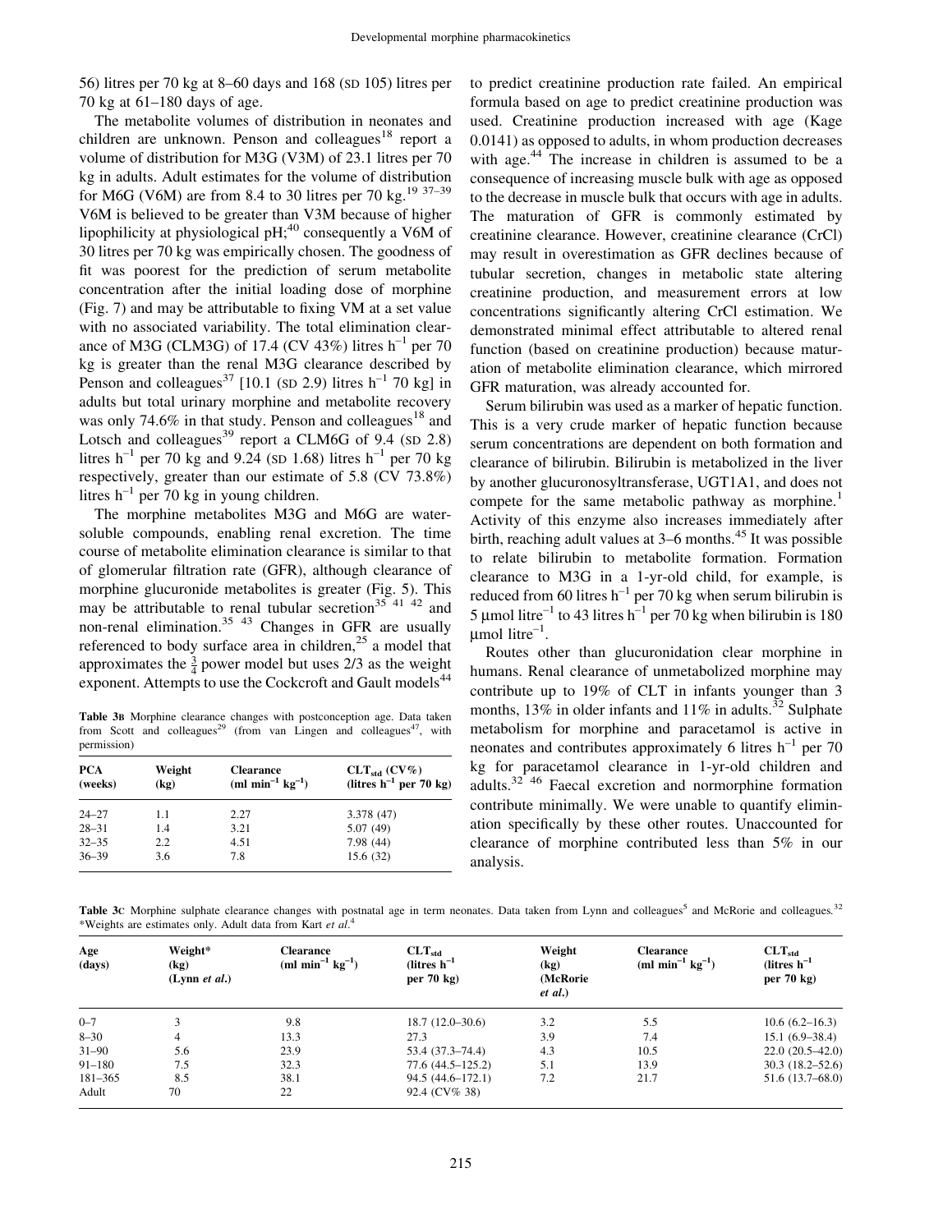## Acknowledgements

The study was supported and approved by the Dutch Research Council (NWO, den Haag) and the Sophia Foundation for Medical Research.

## References

- 1 de Wildt SN, Kearns GL, Leeder JS, van den Anker JN. Glucuronidation in humans. Pharmacogenetic and developmental aspects. Clin Pharmacokinet 1999; 36: 439-52
- 2 Pacifici GM, Sawe J, Kager L, Rane A. Morphine glucuronidation in human fetal and adult liver. Eur J Clin Pharmacol 1982;  $22: 553-$ 8
- 3 Pacifici GM, Franchi M, Giuliani L, Rane A. Development of the glucuronyltransferase and sulphotransferase towards 2-naphthol in human fetus. Dev Pharmacol Ther 1989; 14: 108-14
- 4 Kart T, Christrup LL, Rasmussen M. Recommended use of morphine in neonates, infants and children based on a literature review: Part 1-Pharmacokinetics. Paediatr Anaesth 1997; 7: 5-11
- 5 Lynn A, Nespeca MK, Bratton SL, Strauss SG, Shen DD. Clearance of morphine in postoperative infants during intravenous infusion: the influence of age and surgery. Anesth Analg 1998; 86: 958-63
- 6 Faura CC, Collins SL, Moore RA, McQuay HJ. Systematic review of factors affecting the ratios of morphine and its major metabolites. Pain 1998; 74: 43-53
- 7 Holford NHG. A size standard for pharmacokinetics. Clin Pharmacokinet 1996; 30: 329-32
- 8 Anderson BJ, McKee AD, Holford NH. Size, myths and the clinical pharmacokinetics of analgesia in paediatric patients. Clin Pharmacokinet 1997; 33: 313-27
- 9 Bouwmeester NJ, Anand KJ, van Dijk M, Hop WC, Boomsma F, Tibboel D. Hormonal and metabolic stress responses after major surgery in children aged 0-3 years: a double-blind, randomized trial comparing the effects of continuous versus intermittent morphine. Br J Anaesth 2001; 87: 390-9
- 10 Bouwmeester NJ, van den Anker JN, Hop WC, Anand KJ, Tibboel D. Age- and therapy-related effects on morphine requirements and plasma concentrations of morphine and its metabolites in postoperative infants. Br J Anaesth 2003; 90: 642-52
- 11 van Dijk M, de Boer JB, Koot HM, Tibboel D, Passchier J, Duivenvoorden HJ. The reliability and validity of the COMFORT scale as a postoperative pain instrument in 0- to 3-year-old infants. Pain 2000; 84: 367-77
- 12 van Dijk M, de Boer JB, Koot HM, et al. The association between physiological and behavioral pain measures in 0- to 3-year-old infants after major surgery. | Pain Symptom Manage 2001; 22: 600±9
- 13 van Dijk M, Peters JW, Bouwmeester NJ, Tibboel D. Are postoperative pain instruments useful for specific groups of vulnerable infants? Clin Perinatol 2002; 29: 469-91, x
- 14 van Dijk M, Koot HM, Saad HH, Tibboel D, Passchier J. Observational visual analog scale in pediatric pain assessment: useful tool or good riddance? Clin | Pain 2002; 18: 310-6
- 15 Kimenai PM. Clinical pharmacokinetics of nicomorphine. Metabolic conversion: an important aspect of drug action. Clinical Pharmacology. Nijmegen: Katholic University, 1996
- 16 Verwey-van Wissen CP, Koopman-Kimenai PM, Vree TB. Direct determination of codeine, norcodeine, morphine and normorphine with their corresponding O-glucuronide conjugates by high-performance liquid chromatography with electrochemical detection. J Chromatogr 1991; 570: 309-20
- 17 Beal SL, Sheiner LB, Boeckmann A. Nonmem User's Guide. San Francisco: Division of Pharmacology, University of California, 1999
- 18 Penson RT, Joel SP, Clark S, Gloyne A, Slevin ML. Limited phase I study of morphine-3-glucuronide. J Pharm Sci 2001; 90: 1810-6
- 19 Hanna MH, Peat SJ, Knibb AA, Fung C. Disposition of morphine-6-glucuronide and morphine in healthy volunteers. Br J Anaesth 1991; 66: 103-7
- 20 Karalis V, Macheras P. Drug disposition viewed in terms of the fractal volume of distribution. Pharm Res 2002; 19: 696-703
- 21 Peters HP. Physiological correlates of size. In: Beck E, Birks HJB, Conner EF, eds. The Ecological Implications of Body Size. Cambridge: Cambridge University Press, 1983; 48-53
- 22 West GB, Brown JH, Enquist BJ. A general model for the origin of allometric scaling laws in biology. Science 1997; 276: 122-6
- 23 West GB, Brown JH, Enquist BJ. The fourth dimension of life: fractal geometry and allometric scaling of organisms. Science 1999; 284: 1677±9
- 24 Cockcroft DW, Gault MH. Prediction of creatinine clearance from serum creatinine. Nephron 1976; 16: 31-41
- 25 Bergstein JM. Introduction to glomerular diseases. In: Behrman RE, Kliegman RM, Jenson HB, eds. Nelson Textbook of Pediatrics. Philadelphia: W. B. Saunders, 2000; 1574-5
- 26 Anderson BJ, Meakin GH. Scaling for size: some implications for paediatric anaesthesia dosing. Paediatr Anaesth 2002; 12: 205-19
- 27 Chay PC, Duffy BJ, Walker JS. Pharmacokineticpharmacodynamic relationships of morphine in neonates. Clin Pharmacol Ther 1992; 51: 334-42
- 28 Hartley R, Green M, Quinn M, Levene MI. Pharmacokinetics of morphine infusion in premature neonates. Arch Dis Child 1993; 69: 55-8
- 29 Scott CS, Riggs KW, Ling EW, et al. Morphine pharmacokinetics and pain assessment in premature newborns. J Pediatr 1999; 135: 423±9
- 30 Lynn AM, Nespeca MK, Bratton SL, Shen DD. Intravenous morphine in postoperative infants: intermittent bolus dosing versus targeted continuous infusions. Pain 2000; 88: 89-95
- 31 Choonara IA, McKay P, Hain R, Rane A. Morphine metabolism in children. Br J Clin Pharmacol 1989; 28: 599-604
- 32 McRorie TI, Lynn AM, Nespeca MK, Opheim KE, Slattery JT. The maturation of morphine clearance and metabolism. Am J Dis Child 1992; **146**: 972–6
- 33 Hunt A, Joel S, Dick G, Goldman A. Population pharmacokinetics of oral morphine and its glucuronides in children receiving morphine as immediate-release liquid or sustained-release tablets for cancer pain. J Pediatr 1999; 135: 47-55
- 34 Barrett DA, Barker DP, Rutter N, Pawula M, Shaw PN. Morphine, morphine-6-glucuronide and morphine-3 glucuronide pharmacokinetics in newborn infants receiving diamorphine infusions. Br | Clin Pharmacol 1996; 41: 531-7
- 35 Hasselstrom J, Sawe J. Morphine pharmacokinetics and metabolism in humans. Enterohepatic cycling and relative contribution of metabolites to active opioid concentrations. Clin Pharmacokinet 1993; 24: 344-54
- 36 Pokela ML, Olkkola KT, Seppala T, Koivisto M. Age-related morphine kinetics in infants. Dev Pharmacol Ther 1993; 20: 26-34
- 37 Penson RT, Joel SP, Roberts M, Gloyne A, Beckwith S, Slevin ML. The bioavailability and pharmacokinetics of subcutaneous, nebulized and oral morphine-6-glucuronide. Br J Clin Pharmacol 2002; 53: 347-54
- 38 Osborne R, Thompson P, Joel S, Trew D, Patel N, Slevin M. The analgesic activity of morphine-6-glucuronide. Br J Clin Pharmacol 1992; 34: 130-8
- 39 Lotsch J, Weiss M, Kobal G, Geisslinger G. Pharmacokinetics of